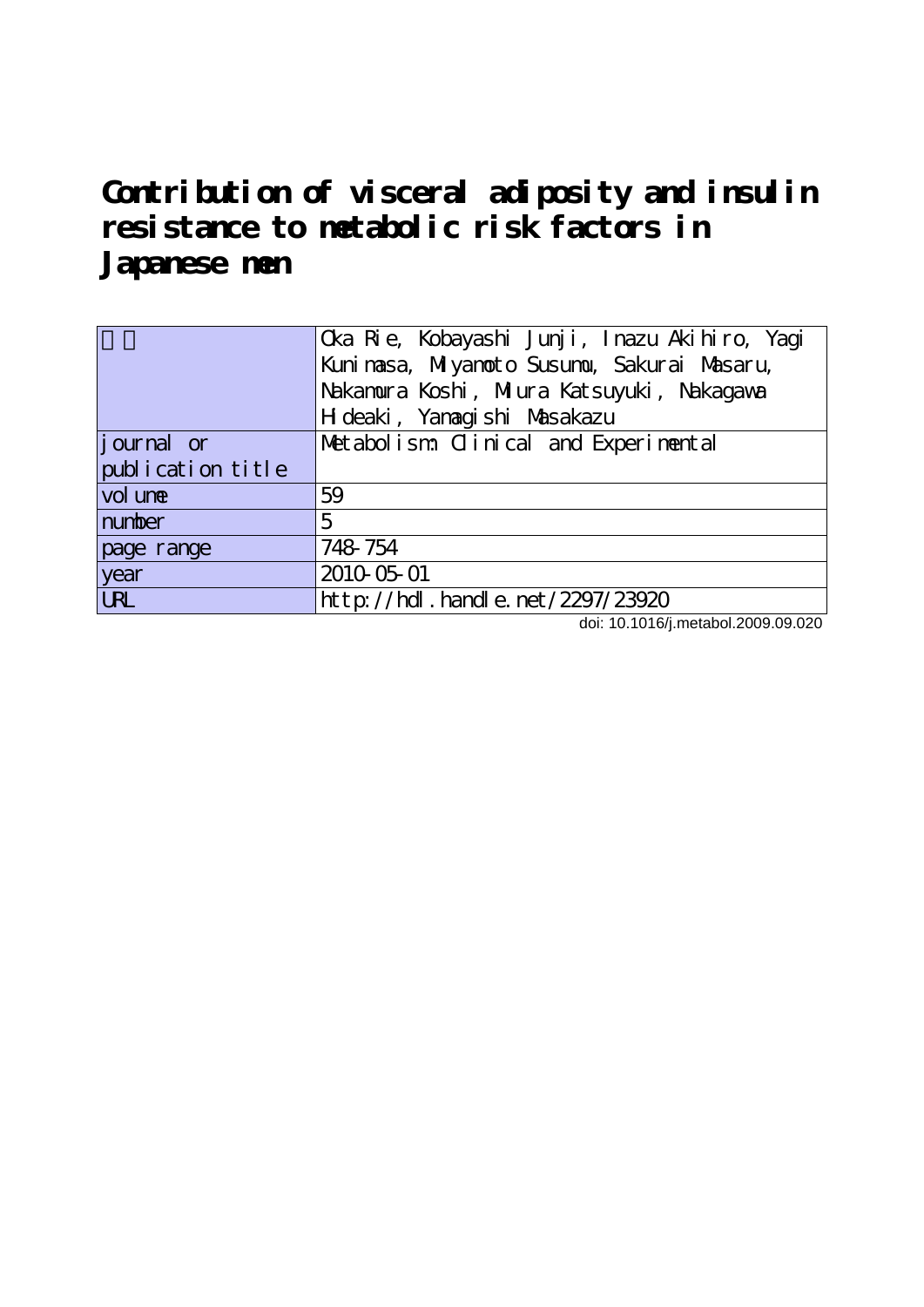**Contribution of visceral adiposity and insulin resistance to metabolic risk factors in Japanese men** 

Rie Oka<sup>a</sup>, Junji Kobayashi<sup>b</sup>, Akihiro Inazu<sup>c</sup>, Kunimasa Yagi<sup>d</sup> Susumu Miyamoto<sup>a</sup>, Masaru Sakurai<sup>e</sup>, Koshi Nakamura<sup>e</sup>, Katsuyuki Miura<sup>f</sup>, Hideaki Nakagawa<sup>e</sup>, and Masakazu Yamagishi<sup>d</sup>.

a Department of Internal Medicine, Hokuriku Central Hospital, Toyama, JAPAN

bDepartment of Lipidology and dDepartment of Internal Medicine, Kanazawa University Graduate School of Medical Science, Kanazawa, JAPAN.

c Department of Laboratory Science, School of Health Sciences, Kanazawa University, Kanazawa, JAPAN

e Department of Epidemiology and Public Health, Kanazawa Medical University, Uchinada, JAPAN

f Department of Health Science, Shiga University of Medical Science, Otsu, JAPAN

The study was supported by the Japan Health Promotion Foundation and Grant-in-Aid from Toyama medical Association.

The authors declared no conflict of interest.

Corresponding author: Rie Oka MD., PhD.

## [ririoka@goo.jp](mailto:ririoka@goo.jp)

Department of Internal Medicine, Hokuriku Central Hospital

123 Nodera, Oyabe, Toyama, 932-8503, JAPAN

TEL: +81-766-67-1150 FAX: +81-766-68-2716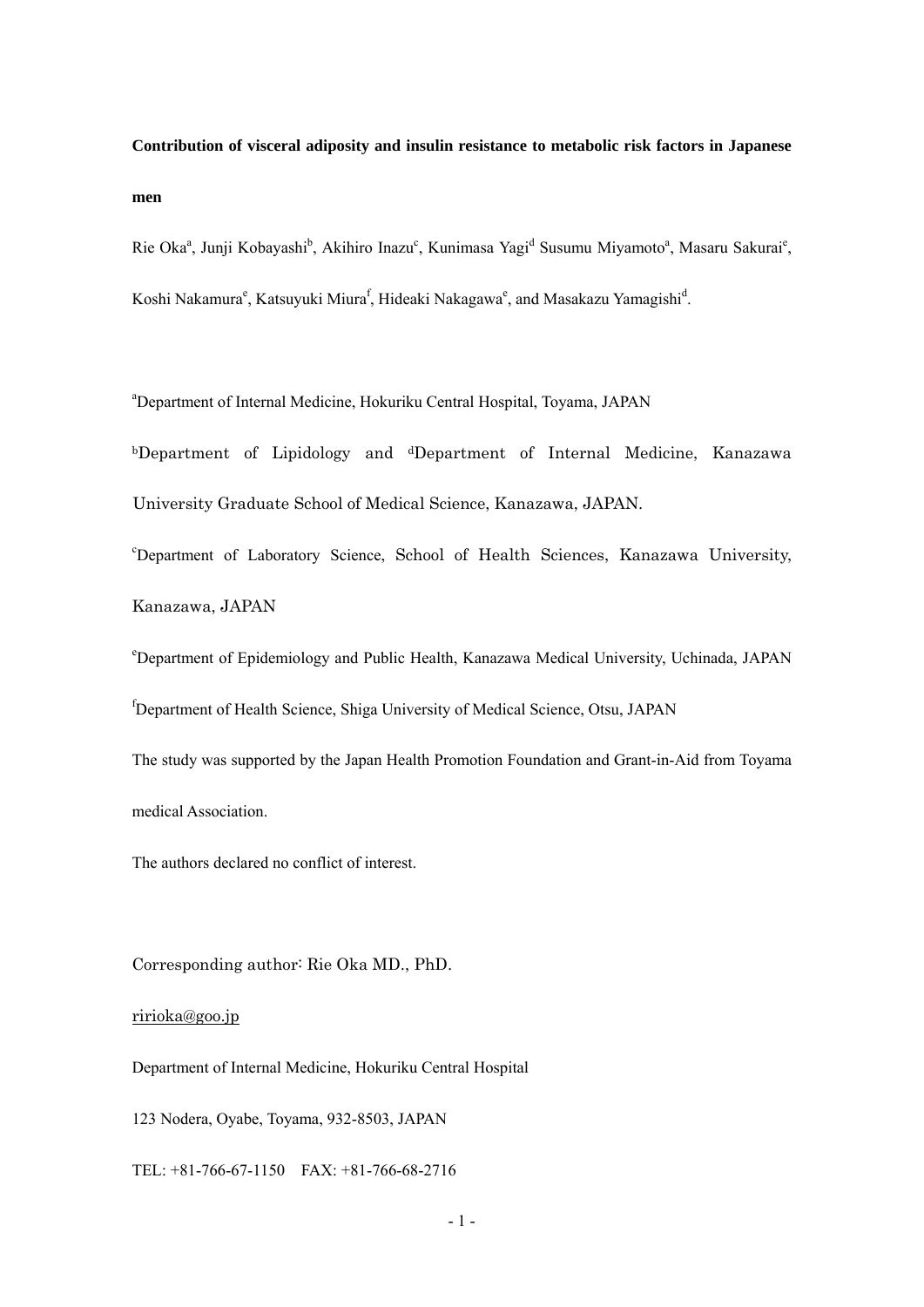## **Abstract**

We investigated the relative impacts of visceral adiposity and insulin resistance on the metabolic risk profile in middle-aged Japanese men. A cross-sectional study was conducted in 636 nondiabetic Japanese men with a mean age of 51.6 years. Visceral adipose tissue (AT) was assessed using computed tomography and insulin resistance was determined by the homeostasis model assessment insulin resistance (HOMA-IR). Metabolic risk factors were diagnosed according to the National Cholesterol Education Program (NCEP) Adult Treatment Panel III metabolic syndrome criteria: (1) hypertriglyceridemia, 2) low high-density-lipoprotein cholesterol, 3) hypertension, 4) impaired fasting glucose (IFG), and 5) impaired glucose tolerance (IGT). Visceral AT and HOMA-IR were significantly and positively correlated with each other ( $r=0.41$ ,  $p<0.001$ ). Using the 75<sup>th</sup> percentile value as a cut-point, those with isolated large visceral AT showed significantly greater odds ratios for each of the five risk factors measured except IFG, while those with isolated high HOMA-IR showed significantly greater odds ratios for each of the five risk factors except hypertriglyceridemia and IGT compared to the control group. The combined group (increased visceral AT and HOMA-IR) had the highest odds ratios for all studied risk factors. On logistic regression analysis using visceral AT and HOMA-IR as continuous independent variables, they were each independently associated with most of the metabolic risk factors and their clustering. In conclusion, neither visceral AT nor HOMA-IR stands out as the sole driving force of the risk profile; each makes a significant contribution to metabolic abnormalities in Japanese men.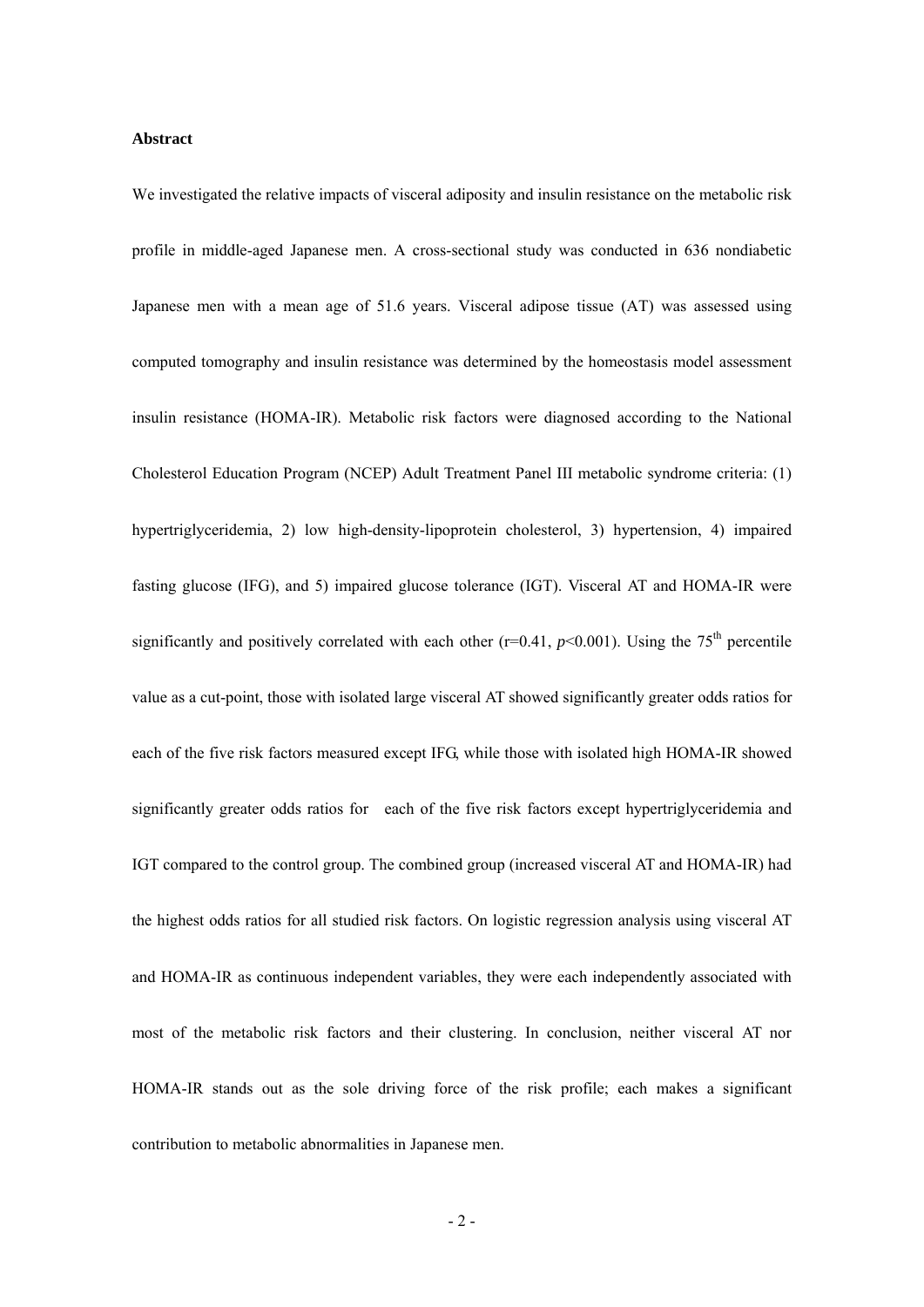## **1. Introduction**

Although there have been some controversies regarding the use of the term metabolic syndrome [1], even detractors agree that metabolic risk factors tend to cluster together in individuals [2]. Two main factors have been proposed to underlie this clustering: insulin resistance [3-6] and abdominal obesity [6-8]. Because insulin resistance is not easily measured in the outpatient setting and is significantly interrelated with abdominal obesity [9], a large waist girth has been adopted in recent criteria of metabolic syndrome [10, 11]. However, it has not been determined which of these is more fundamental for the clustering or how each contributes to specific metabolic risk factors.

Asians, including the Japanese, develop metabolic disorders at a lower level of obesity than their Western counterparts [12]. This finding may be partly explained by the greater amounts of visceral adipose tissue (AT) in Asians than Europeans at any given level of body mass index [13, 14]. Visceral AT is supposed to play a unique role in the metabolic complications of obesity [15-18]. We recently reported that visceral AT, but not subcutaneous AT, was significantly associated with risk factor variations even after adjustments for body mass index and waist girth [19]. Thus, a direct measure of visceral AT would improve the accuracy of the associations between metabolic risk factors and obesity above anthropometric indices in the Japanese population.

The aim of the present study was to investigate the relative contributions of visceral adiposity and insulin resistance to the metabolic risk profile in a relatively lean Japanese population. For that purpose, we cross-sectionally measured visceral AT using computed tomography (CT), and the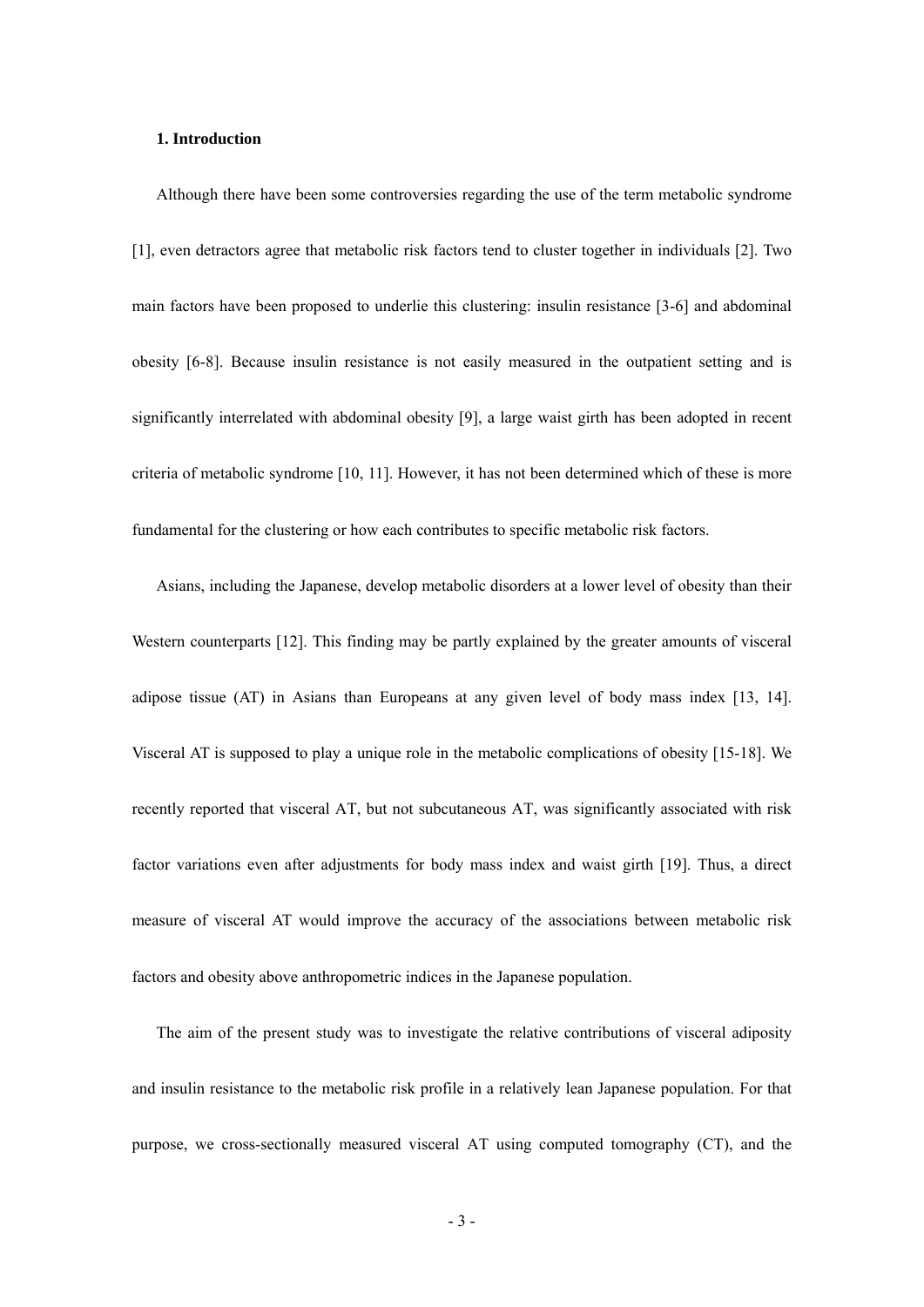homeostasis model assessment insulin resistance (HOMA-IR), a widely used indicator for insulin resistance [20], in a large number of nondiabetic Japanese men.

## **2. Methods**

#### 2. 1. Study population

Hokuriku Central Hospital has a special department where public school employees can receive routine medical checkups. Annual medical checkups are mandated by law and are sponsored by their mutual aid association. Of the 7,261 Japanese male employees who received a regular medical checkup between April 2006 and December 2008, 658 individuals voluntarily underwent both CT scanning to evaluate abdominal fat distribution and oral glucose tolerance test (OGTT). Of the 658 participants, 22 were excluded due to elevated fasting plasma glucose ( $\geq$ 126mg/dl). The remaining 636 participants were enrolled in the study. Each patient completed a questionnaire regarding current diseases and medications, alcohol consumption and smoking status. Participants were considered smokers if they smoked at least one cigarette per day. Alcohol use was assessed by the number of days per week of drinking regardless of quantity. Signed informed consent was obtained from all participants, and the hospital review board approved the study protocol.

### 2. 2. Anthropometric measurements and blood sampling

Anthropometric measurements were conducted according to published methods [21]. Blood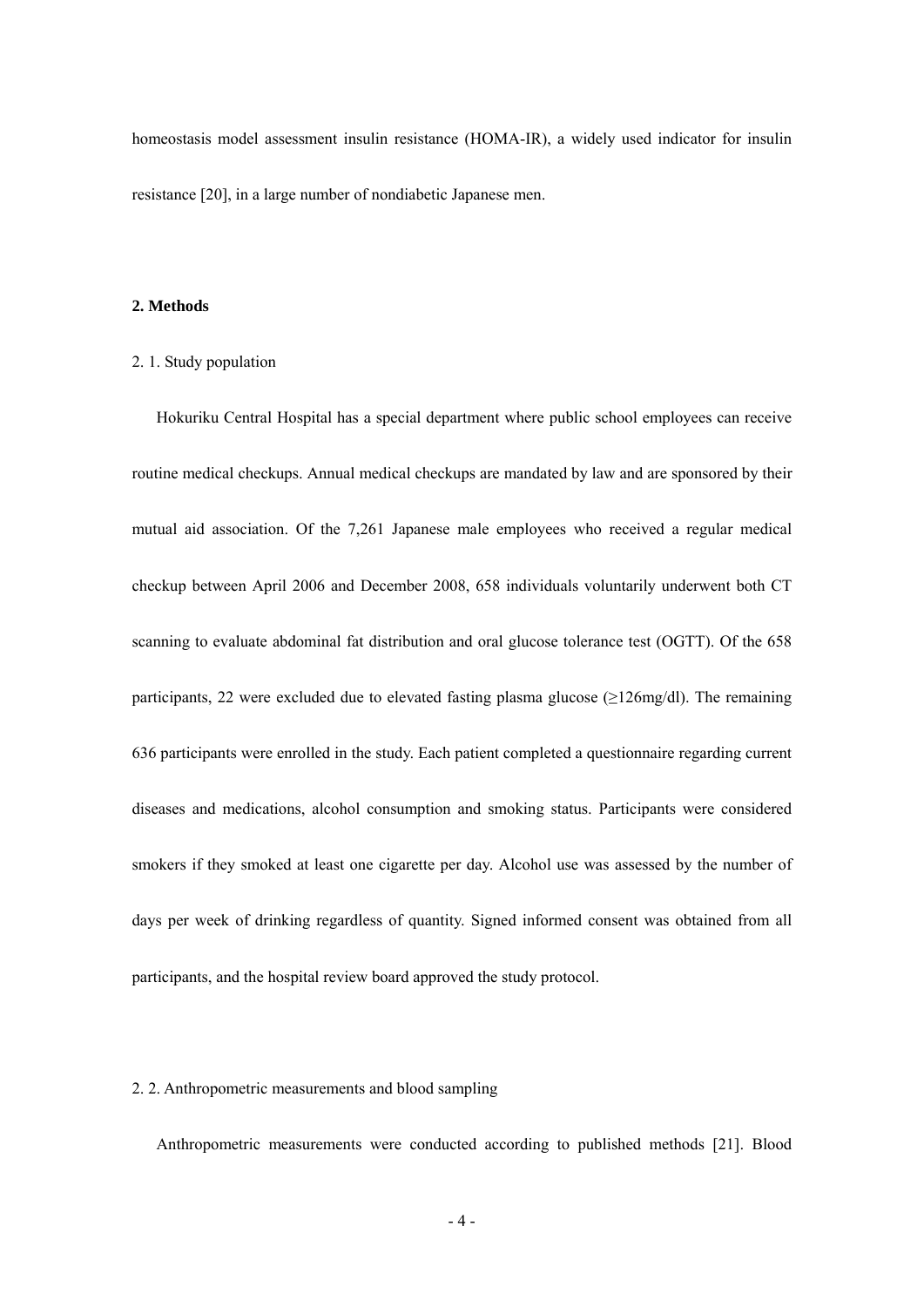pressure was measured twice in the sitting position with an automatic device (Colin Model BP-203RV, Colin, Tokyo, Japan) after at least five minutes of rest. The average of the two readings was used for the blood pressure value.

All participants were asked to visit our hospital between 8:00 a.m. and 9:00 a.m. after an overnight fast. Blood samples were drawn from the antecubital vein to measure total cholesterol, triglycerides, and high-density lipoprotein (HDL)-cholesterol. Then, OGTT (75 g dextrose monohydrate in 250 ml water) was performed with 0, 30, 60, and 120 min sampling to establish plasma glucose and insulin levels. Plasma glucose was assessed using the glucose oxidase method (Automatic Glucose Analyzer ADAMS Glucose GA-1160, Arkray, Kyoto). Triglycerides, total cholesterol, and HDL-cholesterol were measured using enzymatic analytical chemistry (Autoanalyzer BioMajesty JCA-BM1650, JEOL Ltd., Tokyo, Japan) at the hospital laboratory. Insulin concentration assays were performed by the chemiluminescence immunoassay method at a commercial laboratory (BML. Inc. Tokyo, Japan).

## 2. 3. Assessment of HOMA-IR and metabolic risk factors

Metabolic risk factors were defined according to the National Cholesterol Education Program (NCEP) Adult Treatment Panel III definition of metabolic syndrome [10]: 1) hypertriglyceridemia: ≥150 mg/dl (1.69 mmol/l) or taking lipid-lowering medications; 2) low HDL-cholesterol: <40mg/dl  $(1.04 \text{mmol/l})$  or taking lipid-lowering medications; 3) high blood pressure:  $\geq$ 130/85 mmHg or taking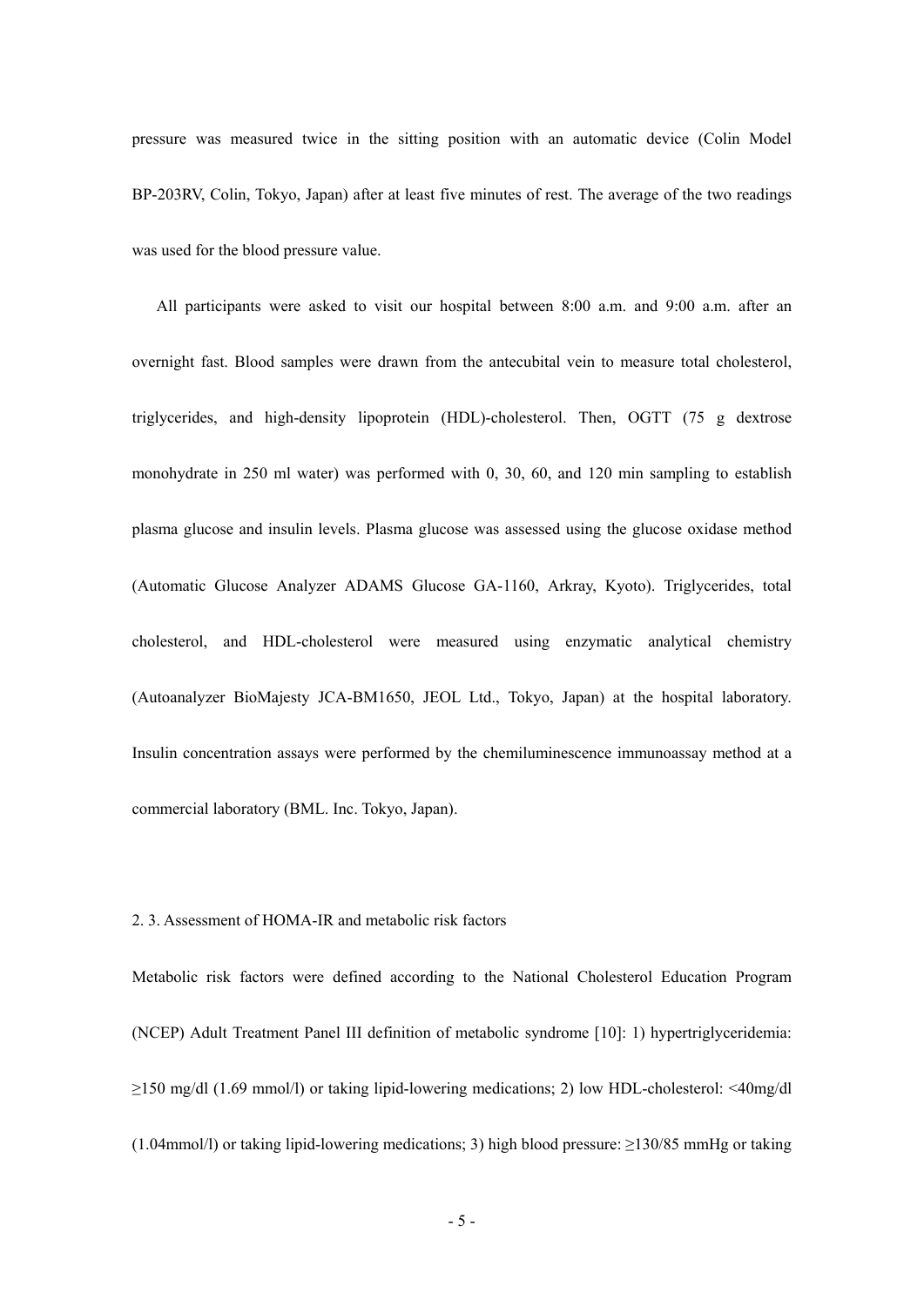anti-hypertensive medications; and 4) impaired fasting plasma glucose (IFG):  $\geq$ 100mg/dl (5.6) mmol/l) In addition, 5) impaired glucose tolerance (IGT) was defined as 2-hour post-challenge plasma glucose ≥140mg/dl (7.0 mmol/l). The HOMA-IR was calculated as follows: fasting plasma glucose (mmol/l) x fasting plasma insulin ( $\mu$  U/ml) / 22.5 [22].

## 2. 4. Measurement of abdominal adipose tissue by CT

AT measurements were conducted using previously published methods [21]. Briefly, an axial CT scan at the level of the umbilicus was performed on each participant using an electron beam CT scanner (Aquilion Toshiba Medical Systems, Tokyo, Japan). Planimetric measurements at the level of the umbilicus have been well-correlated with volumetric quantifications of visceral AT ( $r=0.81$ , *p*<0.001) [23]. The images generated were analyzed using commercial software designed for the quantification of visceral AT (Fat Scan version 3.0, N2 System, Osaka, Japan). Correlation coefficients between two observers analyzing the same visceral AT image  $(n=30)$  were  $r=0.98$ (*p*<0.001).

### 2. 5. Statistical analysis

All analyses were conducted using SPSS software version 11.0 for Windows (SPSS Inc. Chicago, IL). Risk factor prevalence was plotted according to deciles of visceral AT and HOMA-IR. Tests for linear trends across deciles were performed by assigning the median value within each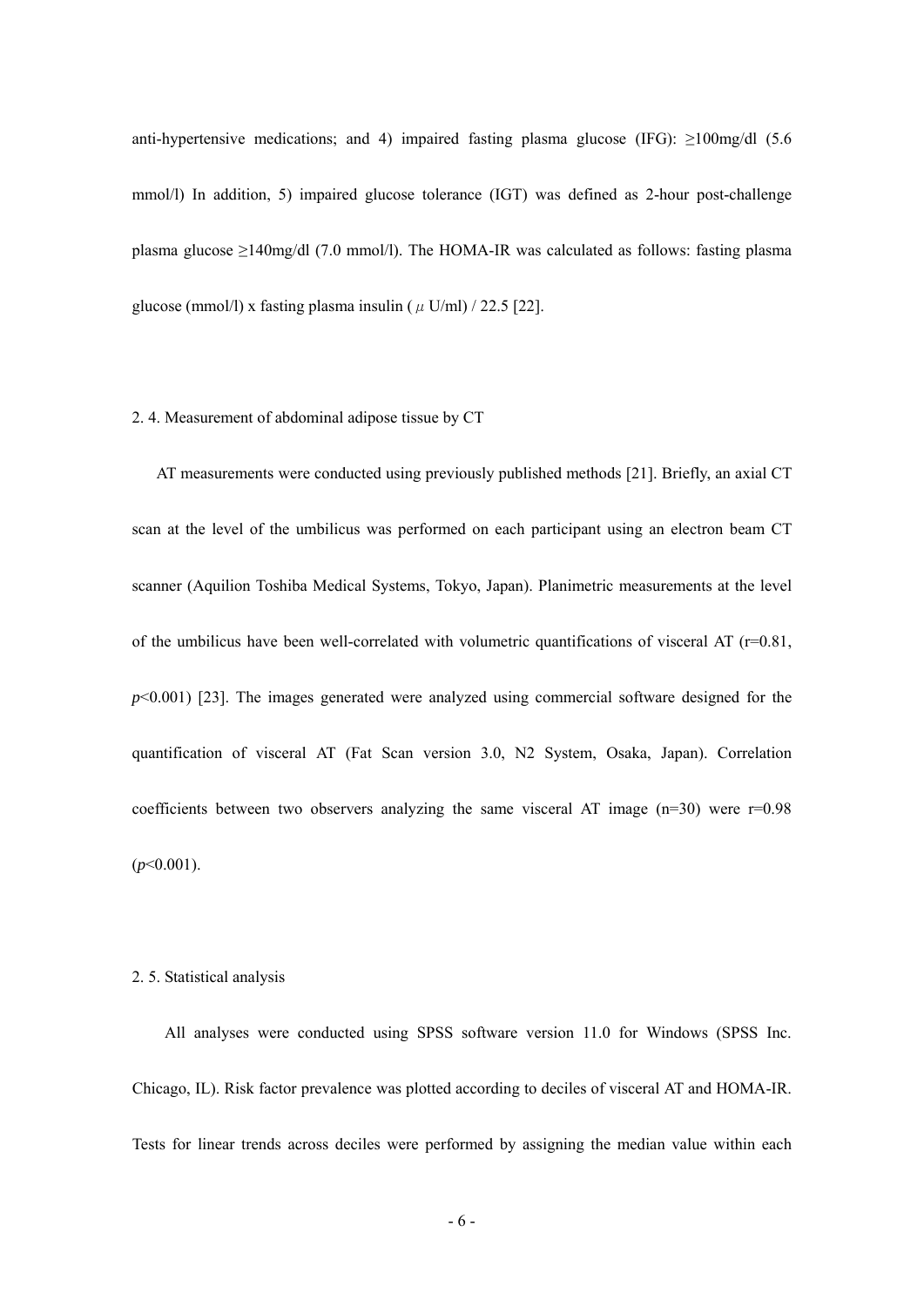category and treating the categories as a continuous variable. The participants were classified into four subgroups according to their visceral AT and HOMA-IR values using the 75<sup>th</sup> percentile as the cut-point. The control group consisted of those with both visceral AT and HOMA-IR below the 75<sup>th</sup> percentile. The isolated large visceral AT group was those with visceral AT above the 75<sup>th</sup> percentile but HOMA-IR below the  $75<sup>th</sup>$  percentile. The isolated high HOMA-IR group was those with HOMA-IR above the  $75<sup>th</sup>$  percentile but visceral AT below the  $75<sup>th</sup>$  percentile. The combined group was those with both visceral AT and HOMA-IR above the  $75<sup>th</sup>$  percentile values. Adjusted odds ratios for each metabolic risk factor in each group relative to the control group were calculated using binary logistic regression. The following variables were used as covariates in the regression analyses: age, alcohol use (<1 day per week, 1-6 days per week, or daily use), and cigarette smoking (currently smoking or not). The independent associations of visceral AT and HOMA-IR as continuous variables were also assessed using logistic regression analysis. Visceral AT and HOMA-IR were first standardized to a mean of 0 and standard deviation of 1, and then included in the models with the covariates mentioned above. The significance of the interactions were examined using interaction terms (visceral AT \* HOMA-IR) in the logistic regression model. The triglyceride and HOMA-IR values were log-transformed prior to analysis due to their skewed distribution. A *p* value of <0.05 was considered statistically significant.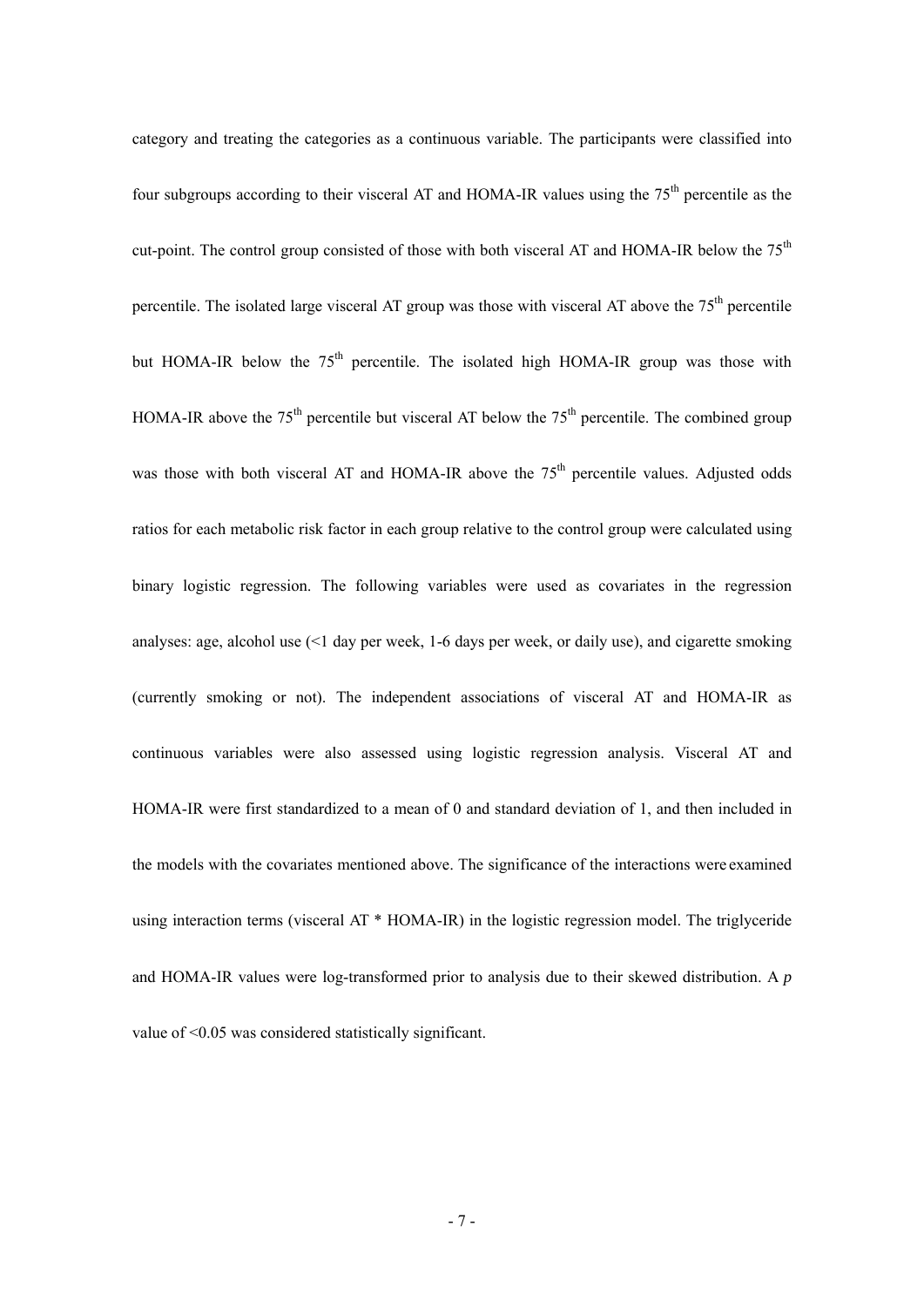### **3. Results**

Table 1 shows the clinical characteristics of the participants. The mean age was approximately 50 years and the mean body mass index was approximately 25 kg/m<sup>2</sup>. Although all participants were apparently healthy and engaging in full-time work, approximately half were hypertensive, more than one quarter had either IFG or IGT, and 39.0% had hypertriglyceridemia.

Figure 1 shows the prevalence of hypertension, IFG, IGT, hypertriglyceridemia, low HDL-cholesterol, and the clustering of two or more risk factors across deciles of visceral AT (A) and HOMA-IR (B). Increased levels of both visceral AT and HOMA-IR were significantly associated with increases in all risk factors  $(p<0.05)$ .

Visceral AT and HOMA-IR were significantly and positively correlated with each other  $(r=0.41,$  $p$ <0.001). The participants were classified into four groups according to the 75<sup>th</sup> percentile values, and the odds ratios for individual risk factors in each group compared to the control group were calculated (Table 2). Those with isolated large visceral AT had significantly greater odds ratios for each of the five risk factors measured except IFG, while those with isolated high HOMA-IR had significantly greater odds ratios for each of the five risk factors except hypertriglyceridemia and IGT compared to the control group. Both those with isolated large visceral AT and high HOMA-IR showed greater odds ratios for the clustering of two or more risk factors compared to the control group. The combined group (both large visceral AT and high HOMA-IR) had the highest odds ratios for all the five risk factors and their clustering.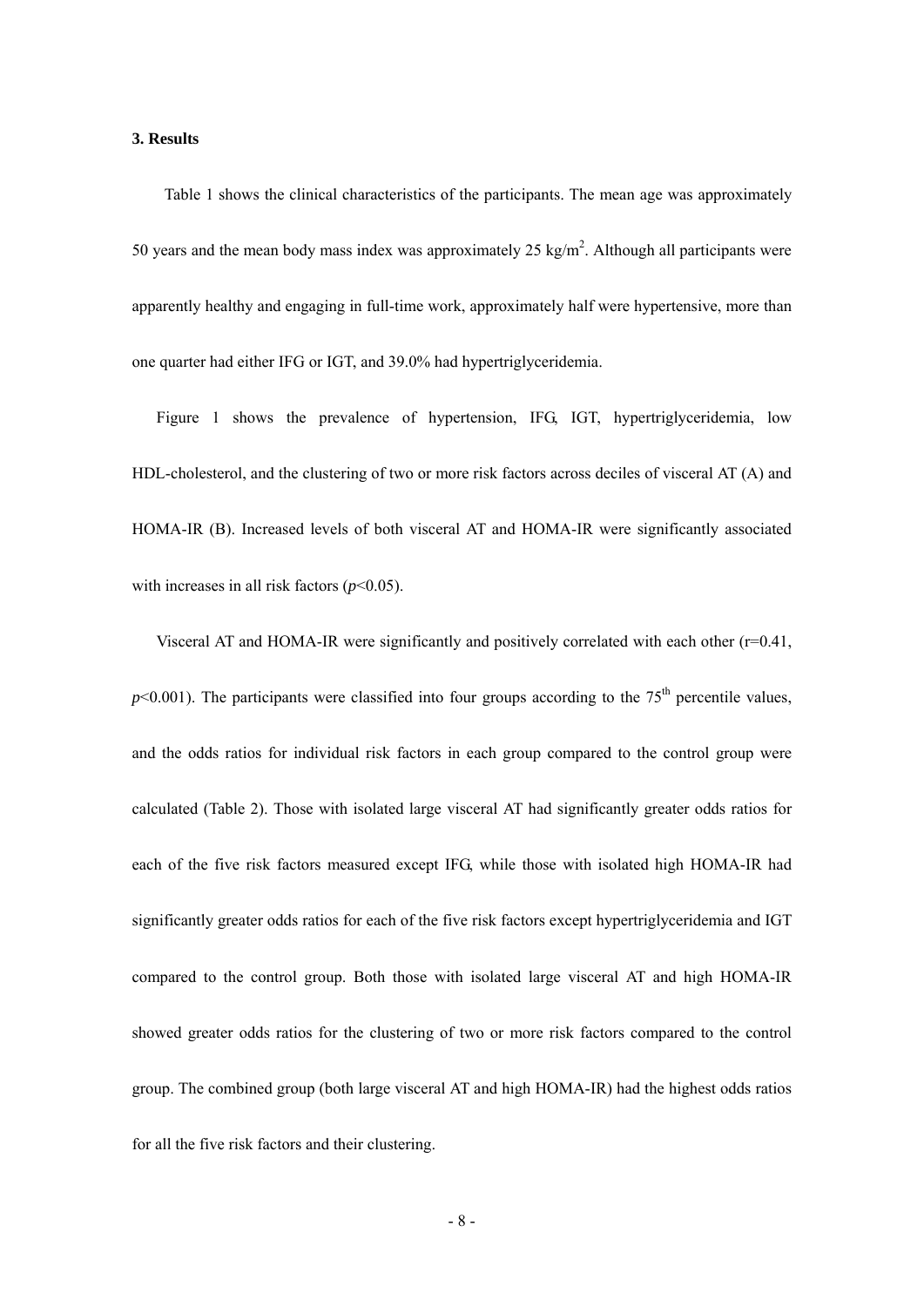Table 3 shows the results of logistic regression analysis using visceral AT and HOMA-IR as continuous independent variables for each metabolic risk factor. Increased visceral AT, independent of HOMA-IR, was significantly associated with each of the five risk factors except IFG, while increased HOMA-IR was independently associated with each of the five risk factors except low-HDL-cholesterol and IGT. Both visceral AT and HOMA-IR were independently associated with the clustering of two or more risk factors. There was a significant negative interaction between visceral AT and HOMA-IR for hypertriglyceridemia  $(p=0.003)$ , indicating that its odds ratio associated with increasing visceral AT and HOMA-IR was attenuated at higher levels.

The same analyses were conducted after substituting fasting insulin levels for HOMA-IR (supplementary data). When participants were classified by fasting insulin levels, group comparisons showed similar patterns of association with metabolic risk factors as HOMA-IR. In the logistic regression analysis, the association of fasting insulin with IFG was attenuated compared to that of HOMA-IR, but was still significant  $(p<0.001)$ .

## **4. Discussion**

This cross-sectional study demonstrated that increased visceral AT and HOMA-IR were each independently associated with most metabolic risk factors and their clustering, although their respective contributions varied among risk factors. Visceral AT and HOMA-IR were indeed correlated with each other in this relatively lean Japanese population, but the large sample size of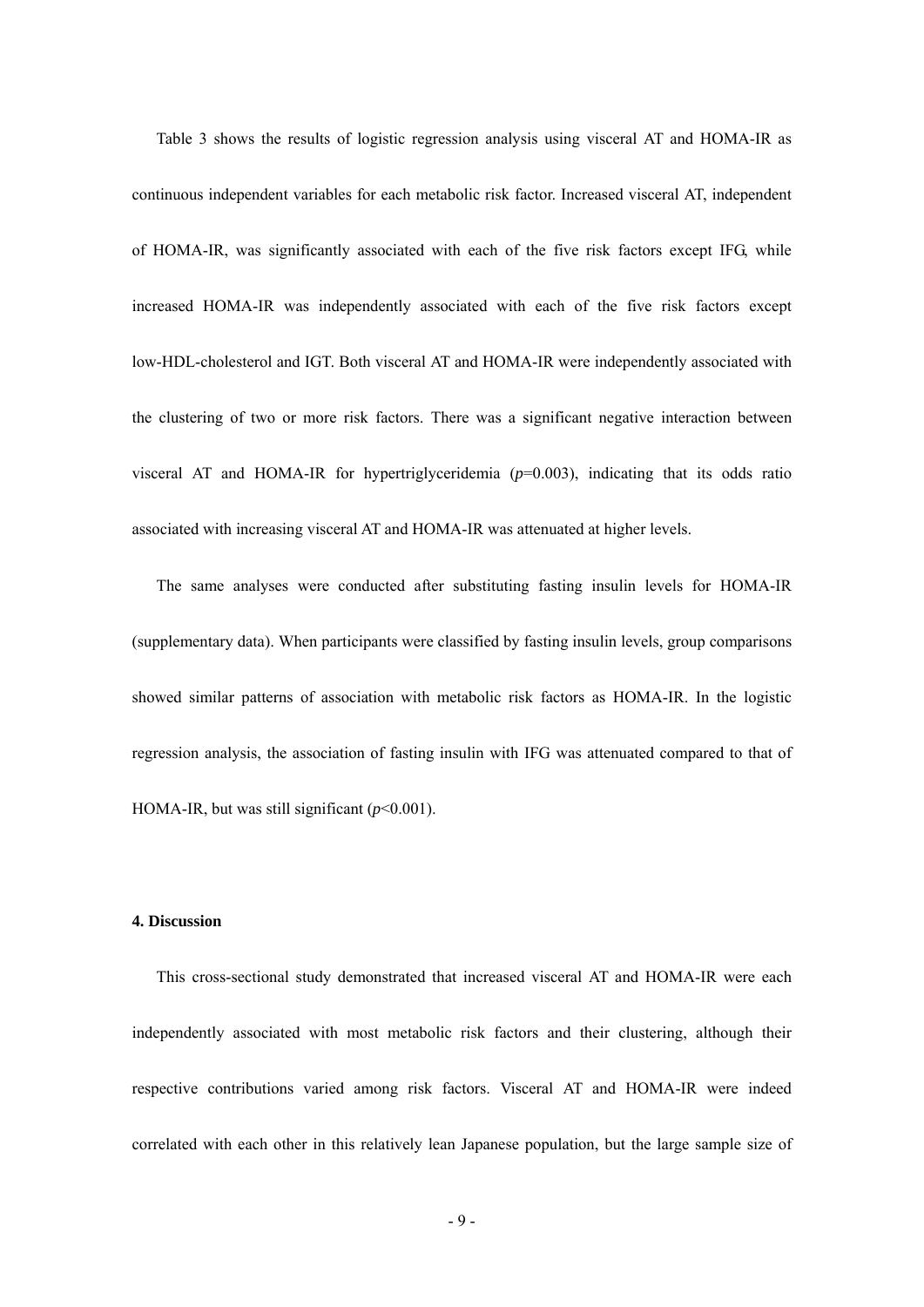this study allowed to evaluate the independent relationships of these intersected conditions with metabolic risk factors.

Visceral AT and HOMA-IR showed a significant correlation with each other, which is in agreement with prior studies in other populations. Previously reported correlation coefficients between directly measured visceral AT and HOMA-IR were 0.40 in Japanese men with normal glucose tolerance [15]; 0.34 in black and 0.44 in white men [24]; and 0.28 in healthy Koreans [25]. **However,** when using the top quartile of visceral AT and HOMA-IR in group comparisons, the overlap between these two conditions was about 50%; the remaining half had each condition in isolation. Obesity can be dissociated from HOMA-IR even when evaluated by visceral AT.

Hypertriglyceridemia was associated independently both with visceral AT and HOMA-IR by logistic regression analysis. Prior studies using a more sophisticated method to assess insulin resistance revealed a major contribution of visceral AT but an additional independent contribution of insulin resistance to triglyceride concentrations in nondiabetic subjects [26] [27]. Conversely, Piche *et al*. reported that women with large visceral AT but low insulin resistance showed similar triglyceride concentrations to control subjects, and visceral AT accumulation was associated with hypertriglyceridemia only in the presence of insulin resistance [28]. This inconsistency may be attributed to the inclusion of diabetic subjects in the latter study. In this study, the odds ratio of hypertriglyceridemia was not significantly different between the isolated high HOMA-IR group and the control group. Theoretically, the reduced anti-lipolytic action of insulin generates an increase in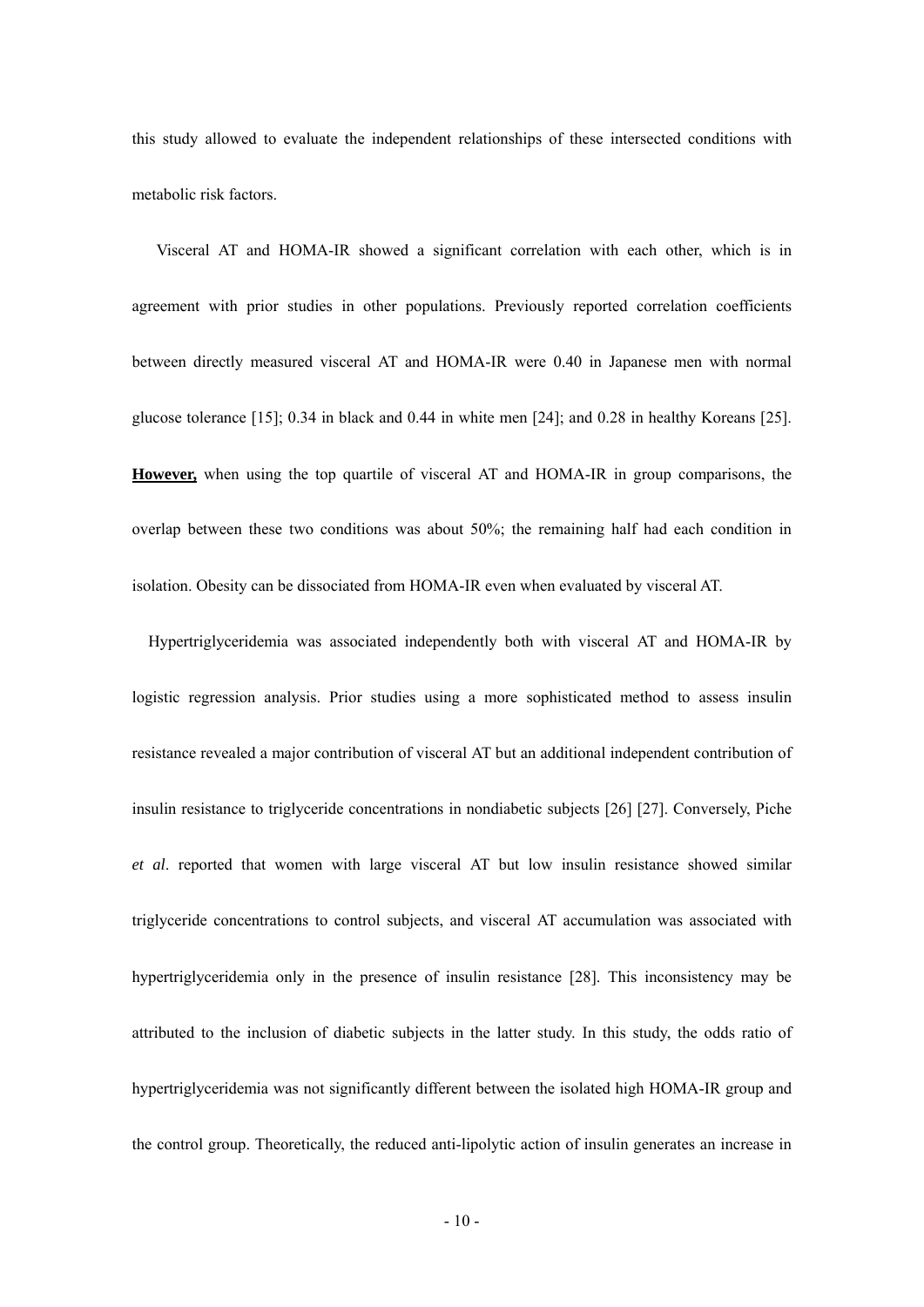circulating free fatty acids (FFAs) which can flux to the liver and stimulate triglyceride formation [29, 30].

The contribution of visceral AT and HOMA-IR varied between IFG and IGT. Because fasting plasma glucose is part of HOMA-IR, the analysis was repeated substituting HOMA-IR with fasting insulin concentrations. The results were similar, showing a dominant association between IFG and fasting insulin and between IGT and visceral AT. These results confirm the notion that IFG and IGT may have different pathophysiological origins. IFG is primarily caused by hepatic insulin resistance in a fasted state, whereas IGT is caused by peripheral (muscle) insulin resistance followed by a decline in beta-cell function in a fed state [31, 32].

For almost all risk factors, the odds ratios were highest in those with both visceral AT and HOMA-IR above the 75<sup>th</sup> percentile. This was particularly pronounced for clustering of two or more risk factors. However, even in this instance, the interaction between visceral AT and HOMA-IR was not significant, indicating that their effects are additive, not multiplicative. Notably, a negative interaction between visceral AT and HOMA-IR was found with respect to hypertriglyceridemia. This may be due to a threshold effect, whereby hypertriglyceridemia prevalence is already so high that increased HOMA-IR is not associated with further increases in its prevalence.

 Metabolic responses to fat accumulation have been reported to differ by ethnicity. African-Americans have higher HOMA-IR or fasting insulin values and lower serum triglyceride concentrations than Caucasians even after controlling for visceral AT [33, 34]. Conversely, Asians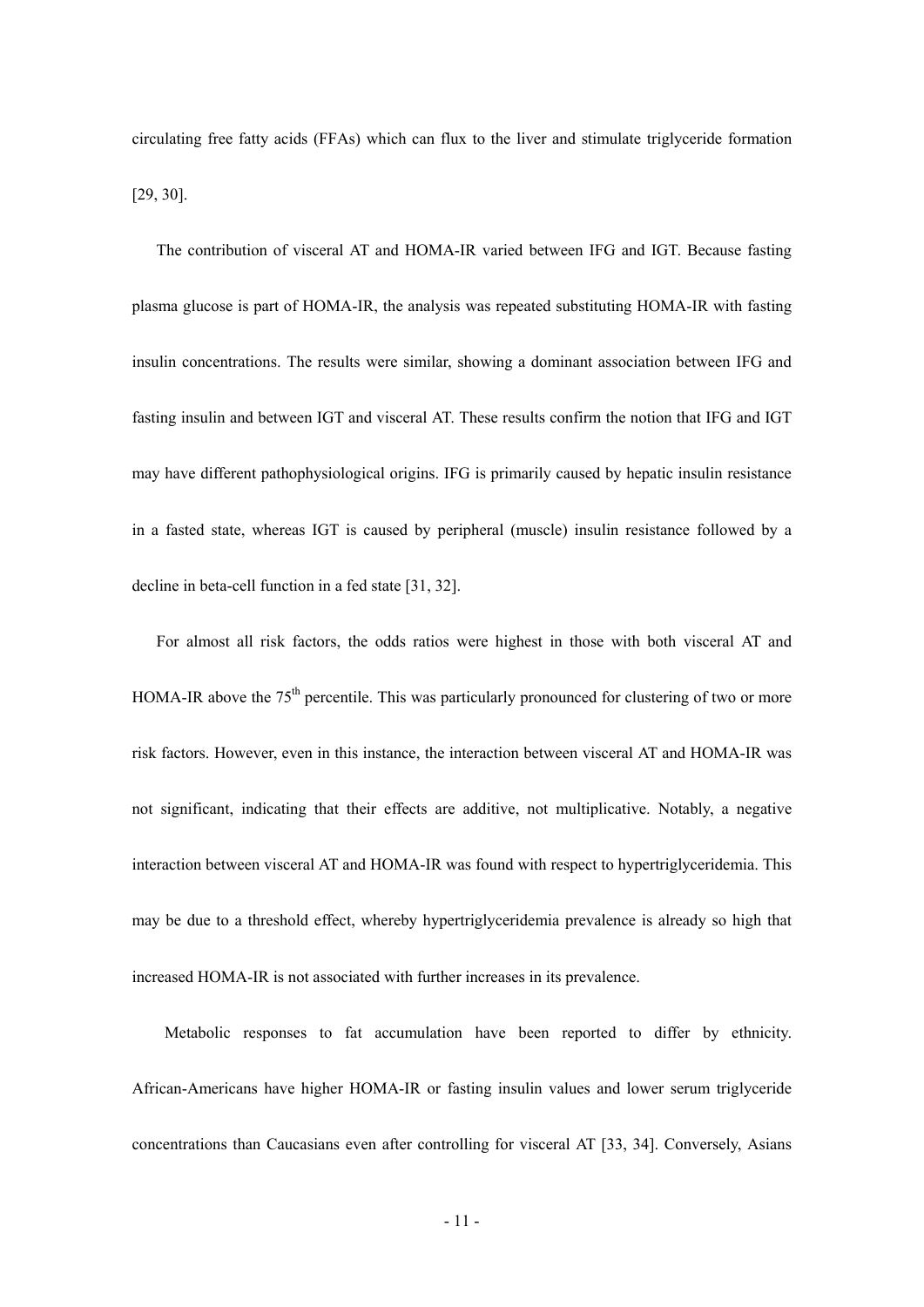reportedly have significantly lower HOMA-IR values compared to Caucasians even after accounting for body mass index [35] and for liver fat content [36]. In the present study, HOMA-IR independently contributed to metabolic risk factors, although it should be noted that the absolute level of HOMA-IR in Japanese populations would be much lower compared to Western populations.

Several limitations of this study should be considered. First, HOMA-IR is an indirect measure of insulin resistance, which is assumed to reflect mainly hepatic insulin resistance in the basal state [37]. However, studies using a direct measure such as euglycemic-hyperinsulinemic clamp [38] or intravenous glucose tolerance [39] have reported that metabolic syndrome risk factor patterns were similar when HOMA-IR was used in place of these direct measures. Second, participants were recruited from a population engaging in a specific profession, not from a community-based sample. The role of the "healthy worker effect" should also be considered when generalizing these results to other populations. Third, the reproducibility of the measurements of visceral AT by CT scanning still seems to be incomplete due to the effects of respiratory and peristaltic movements of the patients. Nonetheless, a single planimetric measurement of visceral AT has shown good correlation with volumetric quantifications [23]. Fourth, we did not measure sex hormones, which have been proposed to underlie the expression of the metabolic abnormalities and might have confounded the associations of visceral AT and HOMA-IR with risk factors [40, 41]. Finally, the cross-sectional design is unable to determine the causal or temporal sequence among visceral AT, HOMA-IR, and metabolic risk factors.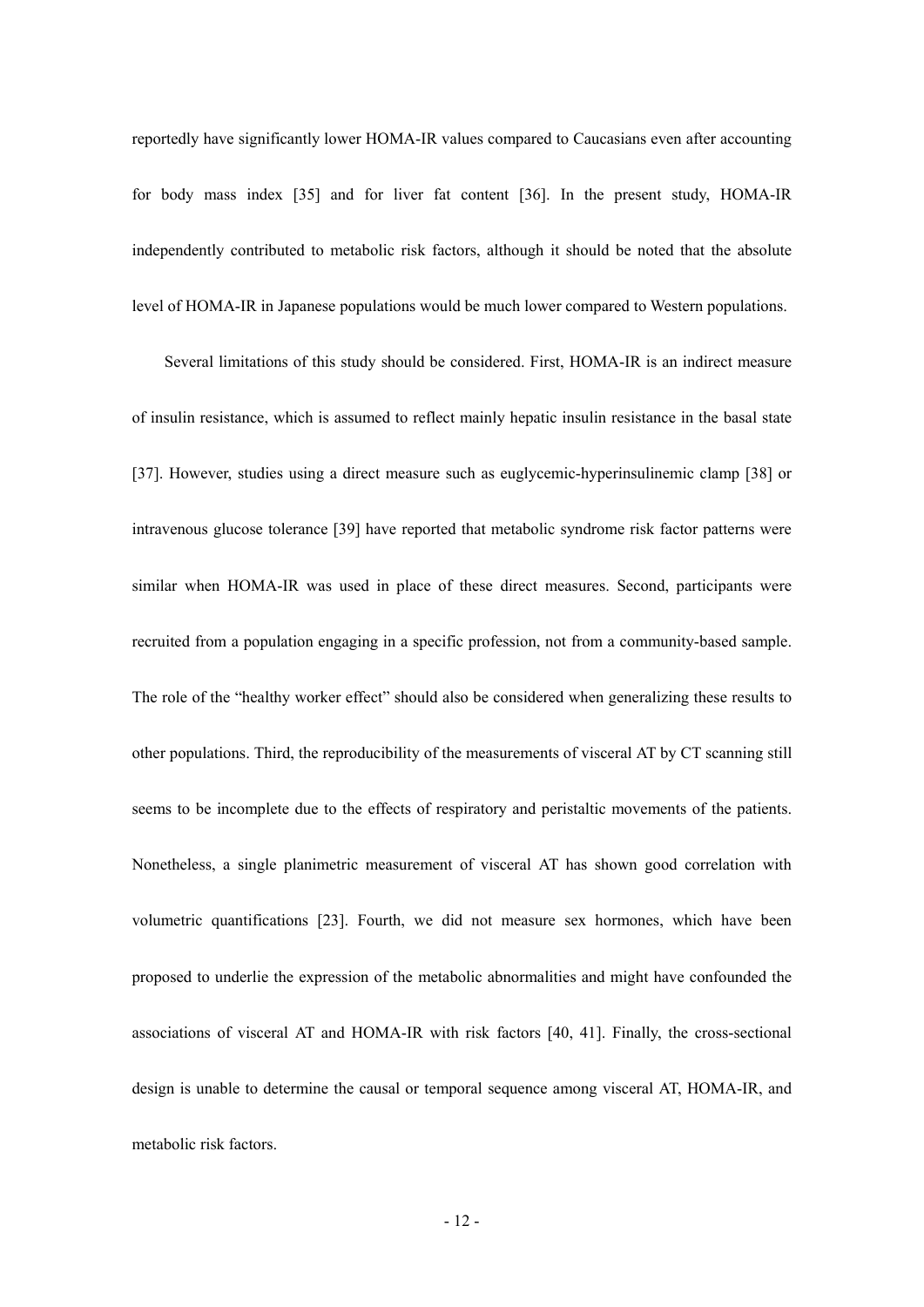In conclusion, neither visceral AT nor HOMA-IR stands out as the sole driving force of the metabolic syndrome profile, as each contributed significantly to various metabolic abnormalities. Those with a combination of large visceral AT and high HOMA-IR had the highest odds ratios for the individual risk factors and their clustering. Further longitudinal studies are needed to investigate the time sequence from the emergence of underlying factors to the expression of metabolic aberrations.

## **Acknowledgements**

We thank the participants for their commitment to the study, as well as the staff at the Health Check Department of Hokuriku Central Hospital. The study was supported by the Japan Health Promotion Foundation and Grant-in-Aid from Toyama Medical Association.

# **Disclosure**

The authors declared no conflict of interest.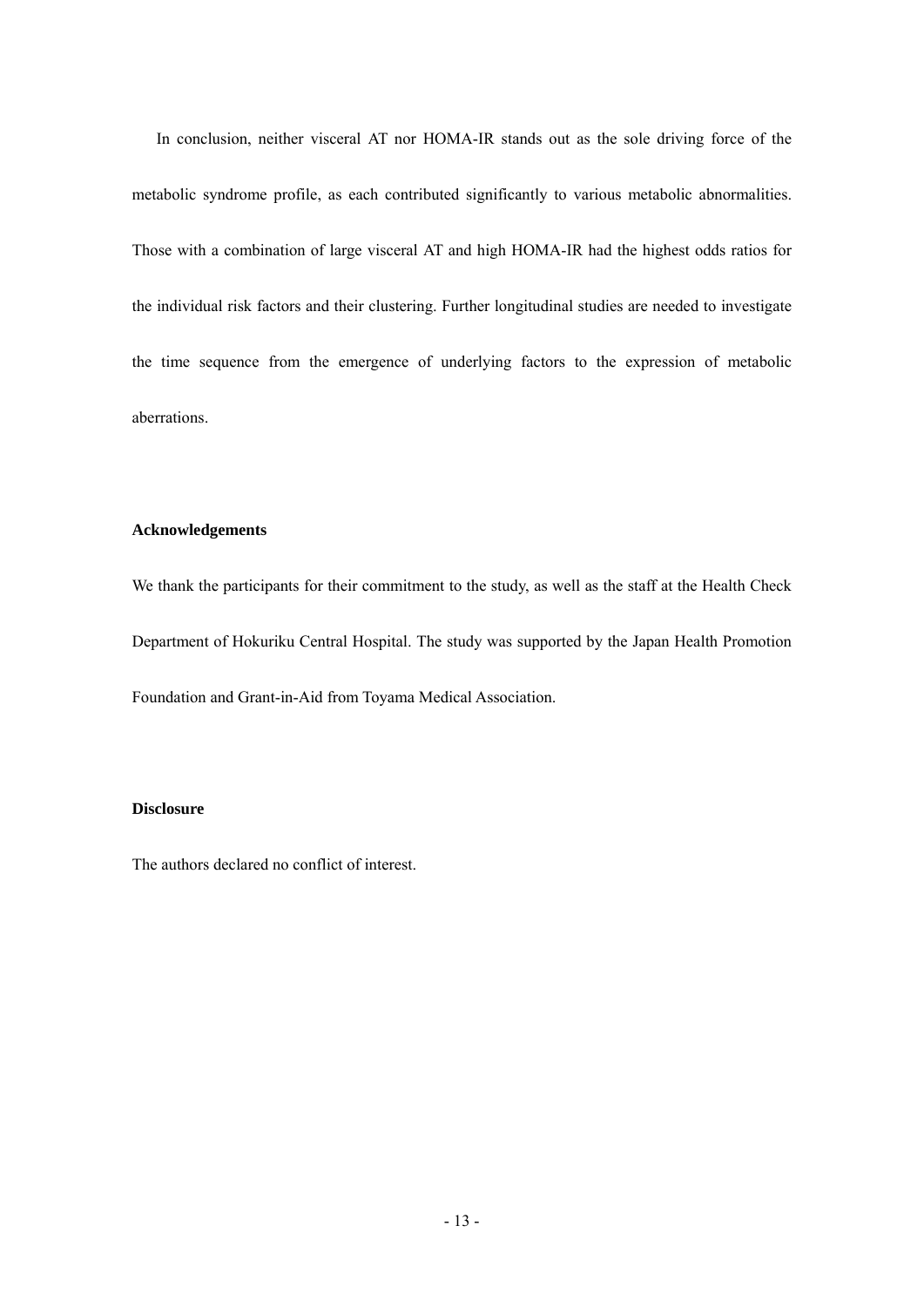#### **References**

[1] Kahn R, Buse J, Ferrannini E, Stern M. The metabolic syndrome: time for a critical appraisal: joint statement from the American Diabetes Association and the European Association for the Study of Diabetes. Diabetes Care 2005;28:2289-2304.

[2] Kahn R. Metabolic syndrome: is it a syndrome? Does it matter? Circulation 2007;115:1806-1810; discussion 1811.

[3] Reaven GM. Banting lecture 1988. Role of insulin resistance in human disease. Diabetes 1988;37:1595-1607.

[4] Alberti KG, Zimmet PZ. Definition, diagnosis and classification of diabetes mellitus and its complications. Part 1: diagnosis and classification of diabetes mellitus provisional report of a WHO consultation. Diabet Med 1998;15:539-553.

[5] Ferrannini E, Haffner SM, Mitchell BD, Stern MP. Hyperinsulinaemia: the key feature of a cardiovascular and metabolic syndrome. Diabetologia 1991;34:416-422.

[6] Liese AD, Mayer-Davis EJ, Tyroler HA, et al. Development of the multiple metabolic syndrome in the ARIC cohort: joint contribution of insulin, BMI, and WHR. Atherosclerosis risk in communities. Ann Epidemiol 1997;7:407-416.

[7] Palaniappan L, Carnethon MR, Wang Y, et al. Predictors of the incident metabolic syndrome in adults: the Insulin Resistance Atherosclerosis Study. Diabetes Care 2004;27:788-793.

[8] Maison P, Byrne CD, Hales CN, Day NE, Wareham NJ. Do different dimensions of the metabolic syndrome change together over time? Evidence supporting obesity as the central feature. Diabetes Care 2001;24:1758-1763.

[9] Wagenknecht LE, Langefeld CD, Scherzinger AL, et al. Insulin sensitivity, insulin secretion, and abdominal fat: the Insulin Resistance Atherosclerosis Study (IRAS) Family Study. Diabetes 2003;52:2490-2496.

[10] Grundy SM, Cleeman JI, Daniels SR, et al. Diagnosis and management of the metabolic syndrome: an American Heart Association/National Heart, Lung, and Blood Institute Scientific Statement. Circulation 2005;112:2735-2752.

[11] Alberti KG, Zimmet P, Shaw J. Metabolic syndrome--a new world-wide definition. A Consensus Statement from the International Diabetes Federation. Diabet Med 2006;23:469-480.

[12] Huxley R, James WP, Barzi F, et al. Ethnic comparisons of the cross-sectional relationships between measures of body size with diabetes and hypertension. Obes Rev 2008;9 Suppl 1:53-61.

[13] Lear SA, Humphries KH, Kohli S, Chockalingam A, Frohlich JJ, Birmingham CL. Visceral adipose tissue accumulation differs according to ethnic background: results of the Multicultural Community Health Assessment Trial (M-CHAT). Am J Clin Nutr 2007;86:353-359.

[14] Kadowaki T, Sekikawa A, Murata K, et al. Japanese men have larger areas of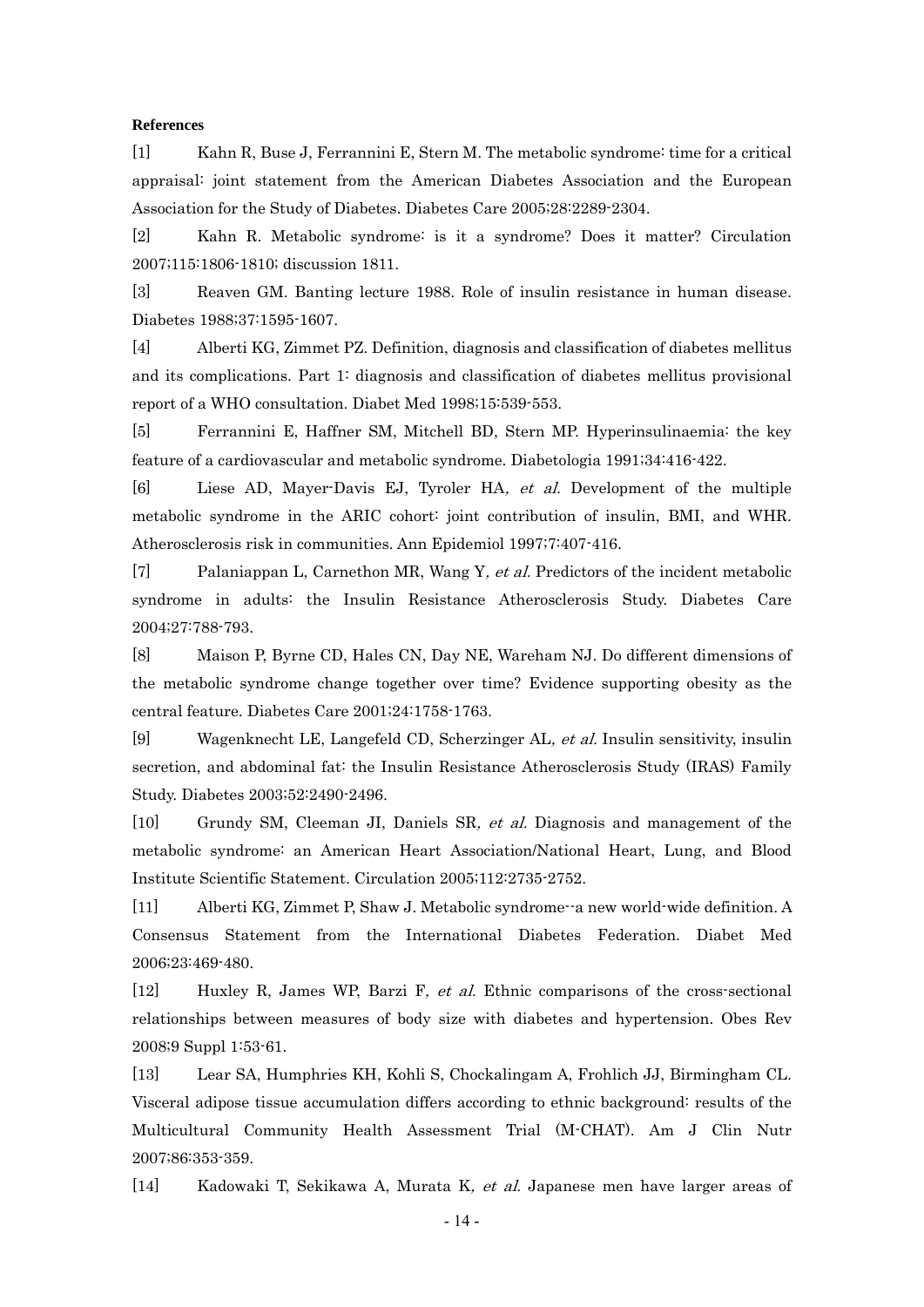visceral adipose tissue than Caucasian men in the same levels of waist circumference in a population-based study. Int J Obes (Lond) 2006;30:1163-1165.

[15] Nagaretani H, Nakamura T, Funahashi T, et al. Visceral fat is a major contributor for multiple risk factor clustering in Japanese men with impaired glucose tolerance. Diabetes Care 2001;24:2127-2133.

[16] Hayashi T, Boyko EJ, Leonetti DL, et al. Visceral adiposity is an independent predictor of incident hypertension in Japanese Americans. Ann Intern Med 2004;140:992-1000.

[17] Despres JP, Nadeau A, Tremblay A, et al. Role of deep abdominal fat in the association between regional adipose tissue distribution and glucose tolerance in obese women. Diabetes 1989;38:304-309.

[18] Fox CS, Massaro JM, Hoffmann U, et al. Abdominal visceral and subcutaneous adipose tissue compartments: association with metabolic risk factors in the Framingham Heart Study. Circulation 2007;116:39-48.

[19] Oka R, Miura K, Sakurai M, et al. Impacts of Visceral Adipose Tissue and Subcutaneous Adipose Tissue on Metabolic Risk Factors in Middle-aged Japanese. Obesity (Silver Spring) 2009;

[20] Wallace TM, Levy JC, Matthews DR. Use and abuse of HOMA modeling. Diabetes Care 2004;27:1487-1495.

[21] Oka R, Miura K, Sakurai M, et al. Comparison of waist circumference with body mass index for predicting abdominal adipose tissue. Diabetes Res Clin Pract 2009;83:100-105.

[22] Matthews DR, Hosker JP, Rudenski AS, Naylor BA, Treacher DF, Turner RC. Homeostasis model assessment: insulin resistance and beta-cell function from fasting plasma glucose and insulin concentrations in man. Diabetologia 1985;28:412-419.

[23] Kobayashi J, Tadokoro N, Watanabe M, Shinomiya M. A novel method of measuring intra-abdominal fat volume using helical computed tomography. Int J Obes Relat Metab Disord 2002;26:398-402.

[24] Vega GL, Adams-Huet B, Peshock R, Willett D, Shah B, Grundy SM. Influence of body fat content and distribution on variation in metabolic risk. J Clin Endocrinol Metab 2006;91:4459-4466.

[25] Kim K, Valentine RJ, Shin Y, Gong K. Associations of visceral adiposity and exercise participation with C-reactive protein, insulin resistance, and endothelial dysfunction in Korean healthy adults. Metabolism 2008;57:1181-1189.

[26] Carr DB, Utzschneider KM, Hull RL, et al. Intra-abdominal fat is a major determinant of the National Cholesterol Education Program Adult Treatment Panel III criteria for the metabolic syndrome. Diabetes 2004;53:2087-2094.

[27] Nieves DJ, Cnop M, Retzlaff B, et al. The atherogenic lipoprotein profile associated with obesity and insulin resistance is largely attributable to intra-abdominal fat. Diabetes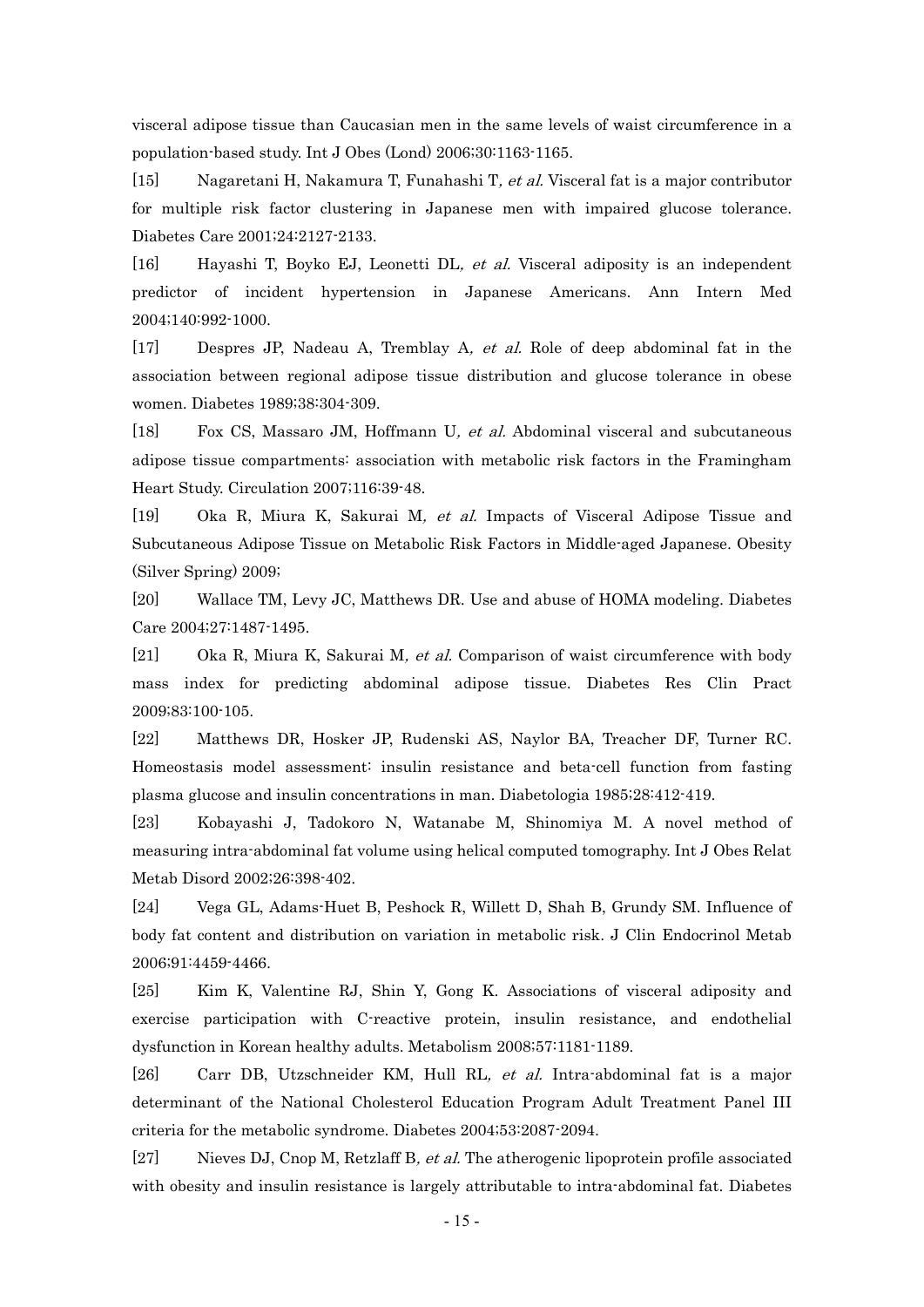2003;52:172-179.

[28] Piche ME, Weisnagel SJ, Corneau L, Nadeau A, Bergeron J, Lemieux S. Contribution of abdominal visceral obesity and insulin resistance to the cardiovascular risk profile of postmenopausal women. Diabetes 2005;54:770-777.

[29] Julius U. Influence of plasma free fatty acids on lipoprotein synthesis and diabetic dyslipidemia. Exp Clin Endocrinol Diabetes 2003;111:246-250.

[30] Petersen KF, Dufour S, Savage DB, et al. The role of skeletal muscle insulin resistance in the pathogenesis of the metabolic syndrome. Proc Natl Acad Sci U S A 2007;104:12587-12594.

[31] Faerch K, Borch-Johnsen K, Holst JJ, Vaag A. Pathophysiology and aetiology of impaired fasting glycaemia and impaired glucose tolerance: does it matter for prevention and treatment of type 2 diabetes? Diabetologia 2009;

[32] Miyazaki Y, Akasaka H, Ohnishi H, Saitoh S, DeFronzo RA, Shimamoto K. Differences in insulin action and secretion, plasma lipids and blood pressure levels between impaired fasting glucose and impaired glucose tolerance in Japanese subjects. Hypertens Res 2008;31:1357-1363.

[33] Haffner SM, D'Agostino R, Saad MF, et al. Increased insulin resistance and insulin secretion in nondiabetic African-Americans and Hispanics compared with non-Hispanic whites. The Insulin Resistance Atherosclerosis Study. Diabetes 1996;45:742-748.

[34] Guerrero R, Vega GL, Grundy SM, Browning JD. Ethnic differences in hepatic steatosis: an insulin resistance paradox? Hepatology 2009;49:791-801.

[35] Jensen CC, Cnop M, Hull RL, Fujimoto WY, Kahn SE. Beta-cell function is a major contributor to oral glucose tolerance in high-risk relatives of four ethnic groups in the U.S. Diabetes 2002;51:2170-2178.

[36] Azuma K, Kadowaki T, Cetinel C, et al. Higher liver fat content among Japanese in Japan compared with non-Hispanic whites in the United States. Metabolism 2009;

[37] Abdul-Ghani MA, Jenkinson CP, Richardson DK, Tripathy D, DeFronzo RA. Insulin secretion and action in subjects with impaired fasting glucose and impaired glucose tolerance: results from the Veterans Administration Genetic Epidemiology Study. Diabetes 2006;55:1430-1435.

[38] Donahue RP, Bean JA, Donahue RD, Goldberg RB, Prineas RJ. Does insulin resistance unite the separate components of the insulin resistance syndrome? Evidence from the Miami Community Health Study. Arterioscler Thromb Vasc Biol 1997;17:2413-2417.

[39] Hanley AJ, Karter AJ, Festa A, et al. Factor analysis of metabolic syndrome using directly measured insulin sensitivity: The Insulin Resistance Atherosclerosis Study. Diabetes 2002;51:2642-2647.

[40] Phillips GB, Jing T, Heymsfield SB. Does insulin resistance, visceral adiposity, or a sex hormone alteration underlie the metabolic syndrome? Studies in women. Metabolism 2008;57:838-844.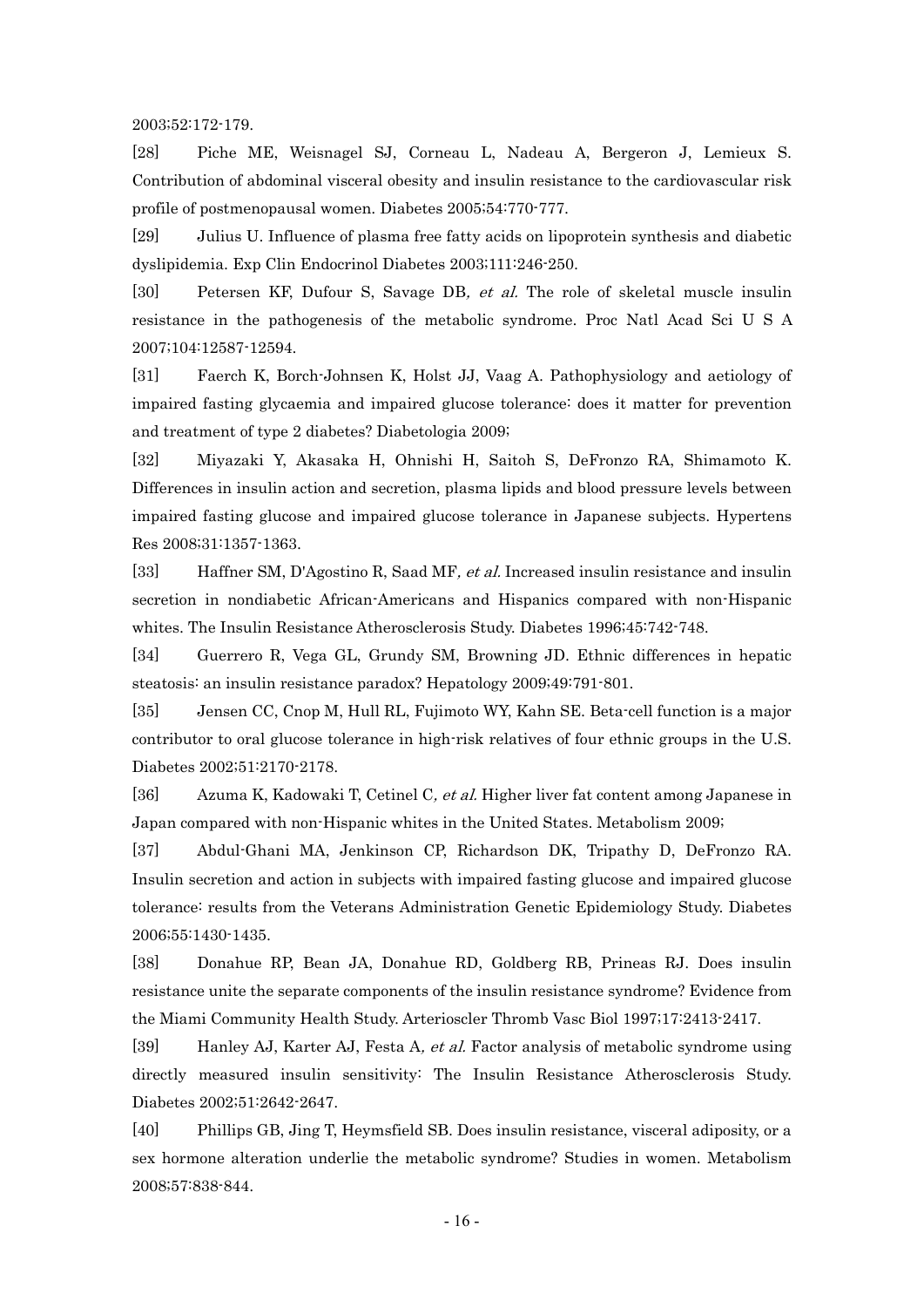[41] Phillips GB, Jing T, Heymsfield SB. Relationships in men of sex hormones, insulin, adiposity, and risk factors for myocardial infarction. Metabolism 2003;52:784-790.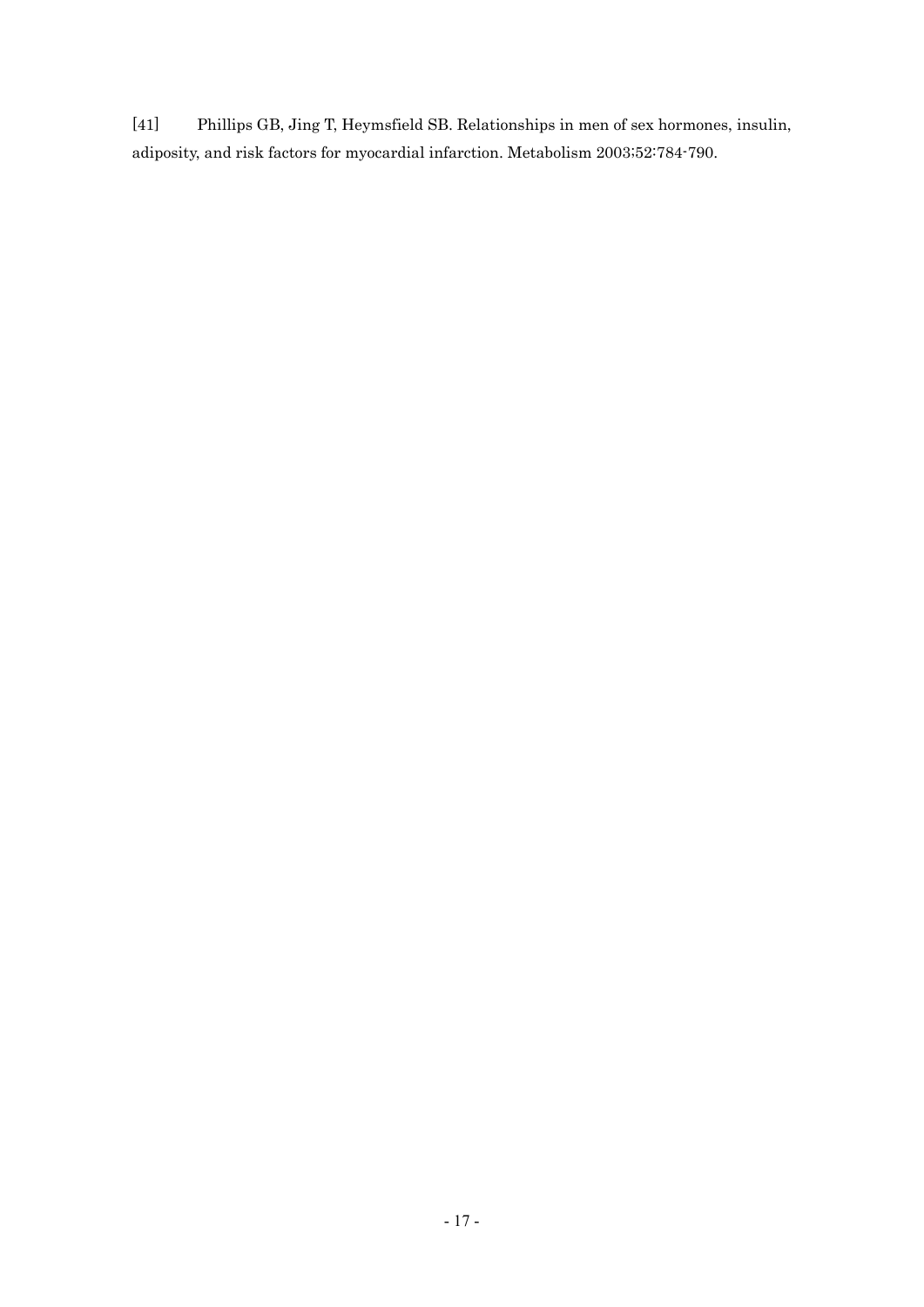

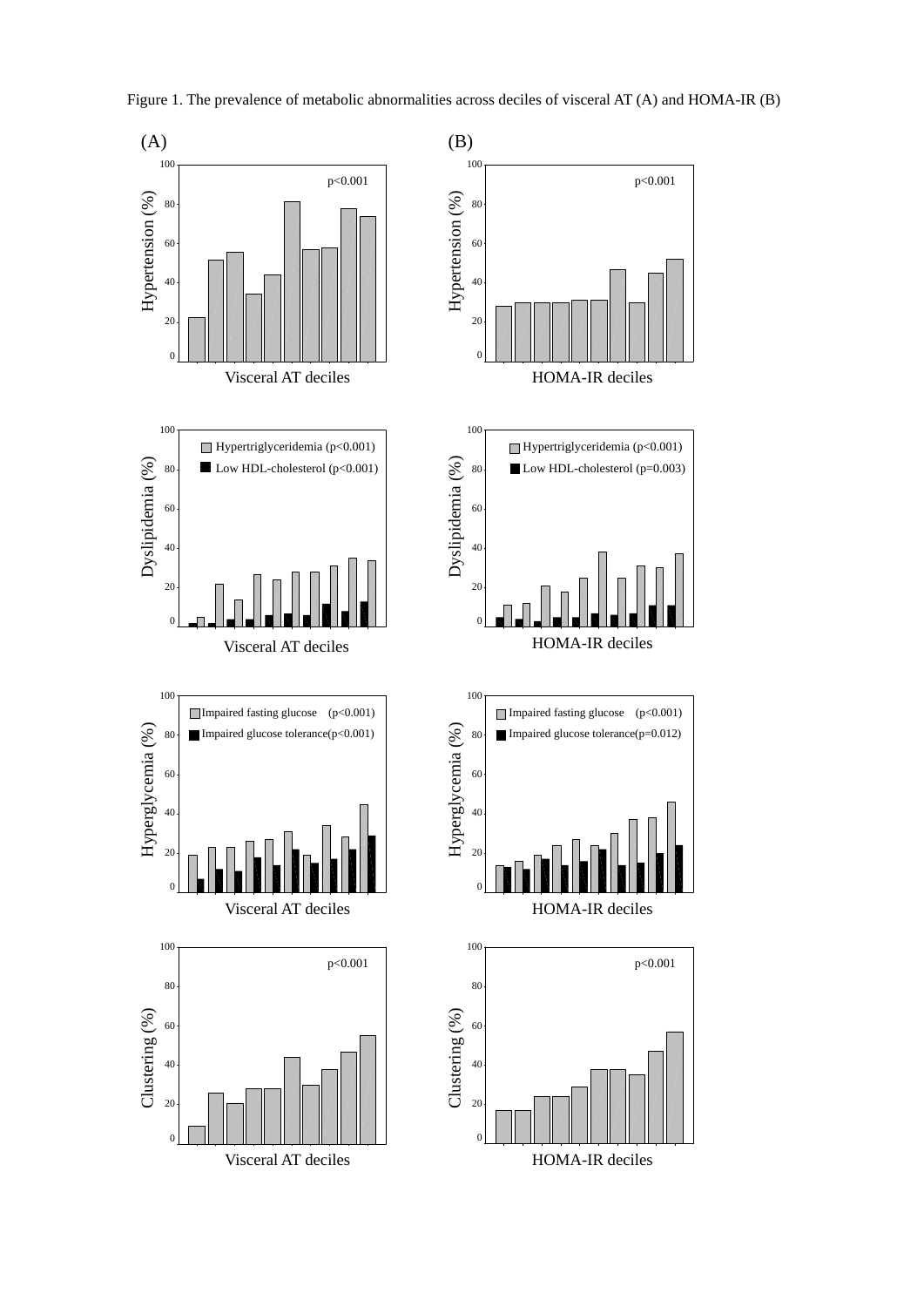| Characteristics                              | Men $(n=636)$    |
|----------------------------------------------|------------------|
| Age (years)                                  | $51.6 \pm 7.1$   |
| Height (cm)                                  | $170.0 \pm 5.8$  |
| Weight (kg)                                  | $73.3 \pm 10.2$  |
| Body mass index $(kg/m2)$                    | $25.3 \pm 2.9$   |
| Waist circumference (cm)                     | $87.9 \pm 7.5$   |
| Systolic BP (mmHg)                           | $130.5 \pm 15.2$ |
| Diastolic BP (mmHg)                          | $81.5 \pm 9.5$   |
| Total-cholesterol (mg/dl)                    | $212.3 \pm 36.4$ |
| Triglycerides (mg/dl)                        | 91/122/174       |
| HDL-cholesterol (mg/dl)                      | $54.3 \pm 12.0$  |
| Fasting plasma gulcose (mg/dl)               | $99.2 \pm 9.2$   |
| 2-hour plasma gulcose (mg/dl)                | $123.5 \pm 32.4$ |
| Fasting insulin (mg/dl)                      | 3.2/4.4/6.1      |
| <b>HOMA-IR</b>                               | 0.79/1.07/1.51   |
| Visceral AT $(cm2)$                          | $140.9 \pm 50.7$ |
| Hypertension <sup>a</sup> $(\%)$             | 55.7             |
| Hypertriglyceridemia <sup>b</sup> (%)        | 39.0             |
| Low HDL-cholesterol $\text{°}$ (%)           | 10.1             |
| Impaired fasting glucose <sup>d</sup> $(\%)$ | 43.2             |
| Impaired glucose tolerance $(\%)$            | 26.3             |
| Two or more risk factors (%)                 | 51.3             |
| Current cigarette smoker (%)                 | 22.3             |
| Alcohol use (%)                              |                  |
| drinking everyday                            | 33.8             |
| drinking 1-6 days per week                   | 39.6             |

Table 1 Clinical characteristics of the study participants

Data are mean  $\pm$  SD, 25/50/75th percentile values, or %. BP, blood pressure; AT, adipose tissue; HDL, high-density lipoprotein. <sup>a</sup>defined by systolic BP  $\geq$ 130 mmHg or diastolic BP  $\geq$ 85 mmHg; <sup>b</sup>defined by  $\geq$ 150 mg/dl; <sup>c</sup>defined by <40 mg/dl.<sup>d</sup>Fasting glucose  $\geq$ 100 mg/dl. e2-hour plasma glucose  $\geq$ 140 mg/dl.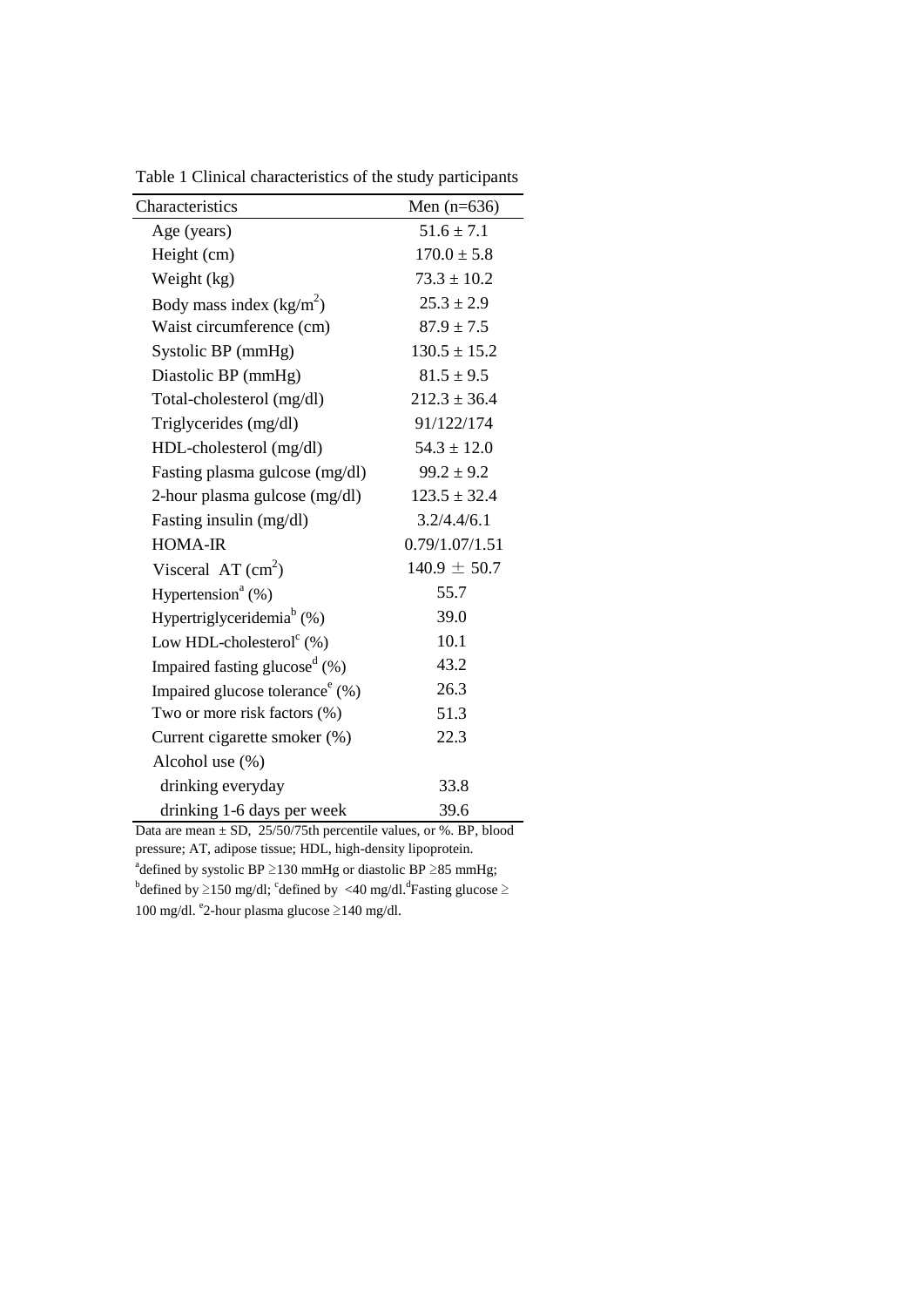|                           | Group 1   | Group 2                       | Group 3                         | Group 4                           |
|---------------------------|-----------|-------------------------------|---------------------------------|-----------------------------------|
|                           | $n = 392$ | $n = 85$                      | $n = 85$                        | $n = 74$                          |
|                           | control   | isolated large<br>visceral AT | isolated high<br><b>HOMA-IR</b> | combined                          |
| Hypertension              | 1.00      | $2.0(1.2-3.3)$                |                                 | $2.0(1.2-3.2)$ 5.9 (3.0-11.3)     |
| Hypertriglyceridemia      | 1.00      | $2.6(1.6-4.3)$                | $1.5(0.9-2.5)$                  | $3.4(2.0-5.7)$                    |
| Low HDL-C                 | 1.00      | $2.8(1.4-5.8)$                | $2.5(1.2-5.2)$                  | $2.9(1.4-6.2)$                    |
| Impaired fasting glucose  | 1.00      | $1.2(0.7-1.9)$                |                                 | $3.4(2.1-5.7)$ 5.9 (3.3-10.5)     |
| Impaired glucose tolerane | 1.00      | $1.8(1.0-3.0)$                | $1.2(0.7-2.2)$                  | $2.9(1.7-4.9)$                    |
| Two or more risk factors  | 1.00      | $3.2(2.0-5.3)$                |                                 | 3.8 $(2.3-6.4)$ 14.0 $(6.5-30.1)$ |

Table 2 Adjusted<sup>a</sup> odds ratios for the presence of metabolic risk factors according to viscear adipose tissue (AT) and HOMA-IR status

control, both visceral AT and HOMA-IR are below their 75th percentiles; isolated large visceral AT, visceral AT is above 75th percentile but HOMA-IR is below 75th percentile; isolated high HOMA-IR, HOMA-IR is above 75th percentile but visceral AT is below 75th percentile; combined, both visceral AT and HOMA-IR are above their 75th percentiles. <sup>a</sup>adjusted for age, smoking status, and alcohol consumption. Significantly higher odds ratios compared to the control group are shown in bold letters.